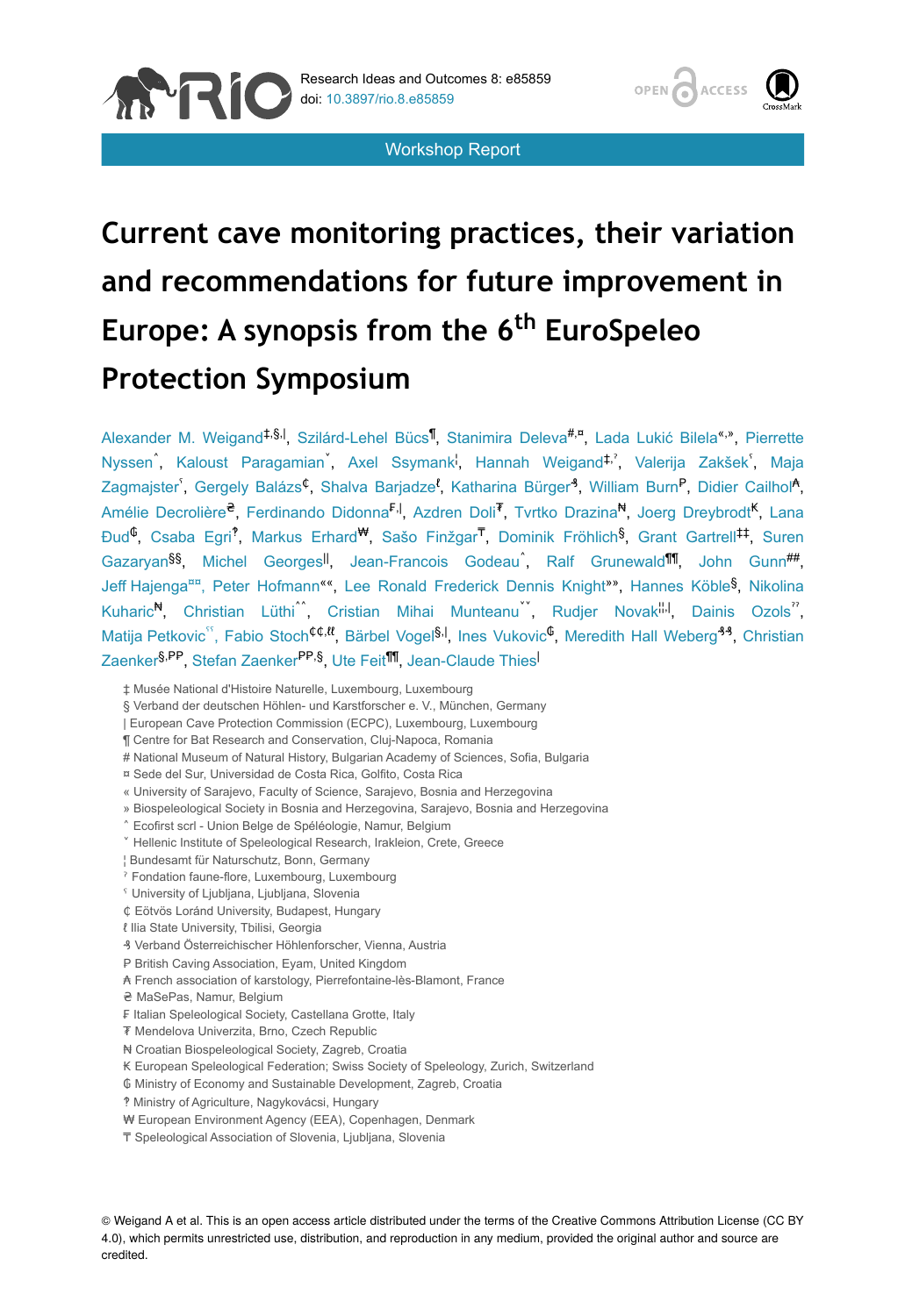#### 2 Weigand A et al

‡‡ The Blueberry Patch, Mount Compass, Australia §§ Eurobats, Bonn, Germany || Commission Wallonne d'Etude et de Protection des Sites Souterrains (CWEPSS) asbl, Bruxelles, Belgium ¶¶ Bundesamt für Naturschutz, Putbus, Germany ## University of Birmingham, Birmingham, United Kingdom ¤¤ West Virginia Division of Natural Resources, Berkley, United States of America «« Verein für Höhlenkunde in München e. V., Brannenburg, Germany »» British and Irish Hypogean Crustacea Recording Scheme, Exeter, United Kingdom <sup>^^</sup> Swiss Speleological Society, Interlaken, Switzerland ˅˅ Emil Racoviță Institute of Speleology (Karstology, Karst Inventory and Protection Department); Romanian Academy of Sciences, Bucharest, Romania ¦¦ University of Zagreb, Zagreb, Croatia ˀˀ Nature Protection Agency, Sigulda, Latvia <sup>55</sup> Faculty of Biology, University of Belgrade, Belgrade, Serbia ₵₵ Italian Speleological Society, Bologna, Italy ℓℓ Université Libre de Bruxelles, Evolutionary Biology and Ecology, Bruxelles, Belgium ₰₰ Virginia Cave Board, Richmond, United States of America PP Landesverband für Höhlen- und Karstforschung Hessen e.V., Fulda, Germany

Corresponding author: Alexander M. Weigand [\(alexander.weigand@mnhn.lu](mailto:alexander.weigand@mnhn.lu))

Reviewable v 1

Received: 26 Apr 2022 | Published: 04 May 2022

Citation: Weigand AM, Bücs S-L, Deleva S, Lukić Bilela L, Nyssen P, Paragamian K, Ssymank A, Weigand H, Zakšek V, Zagmajster M, Balázs G, Barjadze S, Bürger K, Burn W, Cailhol D, Decrolière A, Didonna F, Doli A, Drazina T, Dreybrodt J, Ðud L, Egri C, Erhard M, Finžgar S, Fröhlich D, Gartrell G, Gazaryan S, Georges M, Godeau J-F, Grunewald R, Gunn J, Hajenga J, Hofmann P, Knight LRFD, Köble H, Kuharic N, Lüthi C, Munteanu CM, Novak R, Ozols D, Petkovic M, Stoch F, Vogel B, Vukovic I, Hall Weberg M, Zaenker C, Zaenker S, Feit U, Thies J-C (2022) Current cave monitoring practices, their variation and recommendations for future improvement in Europe: A synopsis from the 6<sup>th</sup> EuroSpeleo Protection Symposium. Research Ideas and Outcomes 8: e85859. <https://doi.org/10.3897/rio.8.e85859>

## **Abstract**

This manuscript summarizes the outcomes of the 6th EuroSpeleo Protection Symposium. Special emphasis was laid on presenting and discussing monitoring activities under the umbrella of the Habitats Directive (EU Council Directive 92/43/EEC) for habitat type 8310 "Caves not open to the public" and the Emerald Network. The discussions revealed a high level of variation in the currently conducted underground monitoring activities: there is no uniform definition of what kind of underground environments the "cave" habitat should cover, how often a specific cave has to be monitored, and what parameters should be measured to evaluate the conservation status. The variation in spatial dimensions in national definitions of caves further affects the number of catalogued caves in a country and the number of caves to be monitored. Not always participants are aware of the complete national monitoring process and that data sets should be freely available or easily accessible. The discussions further showed an inherent dilemma between an anticipated uniform monitoring approach with a coherent assessment methodology and, on the contrary, the uniqueness of caves and subterranean biota to be assessed – combined with profound knowledge gaps and a lack of resources. Nevertheless, some good practices for future cave monitoring activities have been identified by the participants: (1) Cave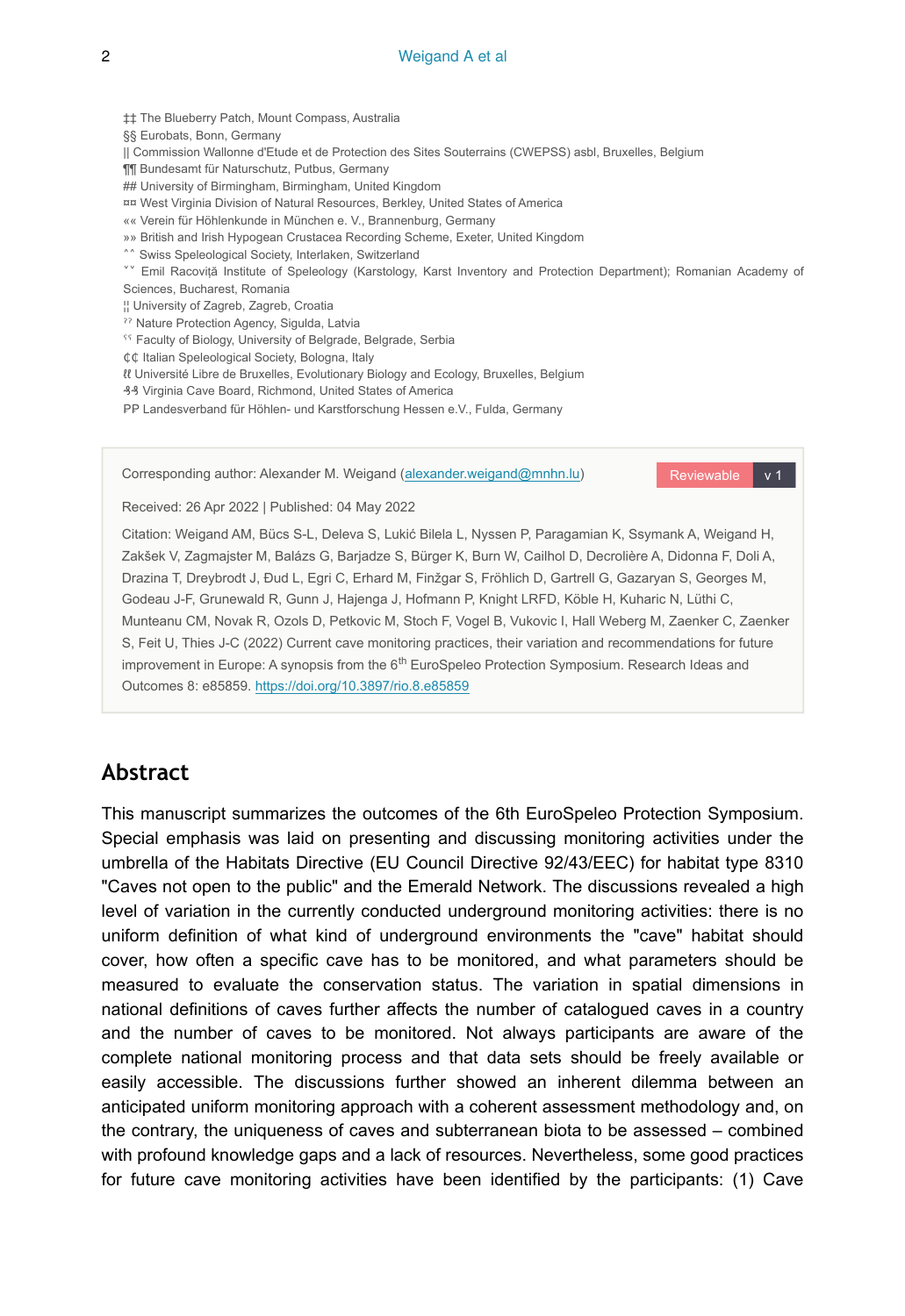monitoring should focus on bio- and geodiversity elements alike; (2) Local communities should be involved, and formal agreements envisaged; (3) Caves must be understood as windows into the subterranean realm; (4) Touristic caves should not be excluded ad-hoc from regular monitoring; (5) New digital tools and open FAIR data infrastructures should be implemented; (6) Cave biomonitoring should focus on a large(r) biological diversity; and (7) DNA-based tools should be integrated. Finally, the importance of the 'forgotten' Recommendation No. 36 from the Bern Convention as a guiding legal European document was highlighted.

## **Keywords**

cave monitoring, Habitats Directive, habitat type 8310, Emerald Network, Bern Convention, Recommendation 36

## **Date and place**

26/ 10 - 30/10/2021; International Academy for Nature Conservation (INA), Isle of Vilm, Germany.

## **List of participants**

Please refer to the complete list of authors. No differentiation is made between physical and virtual participants.

## **Introduction**

This publication summarizes the outcomes of the 6<sup>th</sup> EuroSpeleo Protection Symposium entitled "*Assessing, monitoring and protecting cave biotopes and geotopes through Natura 2000 or similar programs in Europe*", held from 26th to 30th October 2021 at the International Academy for Nature Conservation (INA) on the Isle of Vilm (Germany). Тhis hybrid event, jointly organized by the German Federal Agency for Nature Conservation (BfN) and the European Cave Protection Commission (ECPC) of the European Speleological Federation (FSE), gathered 45 participants from 22 countries (16 EU, 4 non-EU Europe, Australia and United States of America).

## **Aims of the workshop**

A questionnaire was sent to the participants before the meeting, with the aim to generate a descriptive overview of the status quo of cave monitoring activities in the participating countries (Suppl. material [1](#page-15-0)). The questionnaire, as well as the symposium, had a strong focus on monitoring activities under the umbrella of the Habitats Directive (EU Council Directive 92/43/EEC) for habitat type 8310 "Caves not open to the public" and the Emerald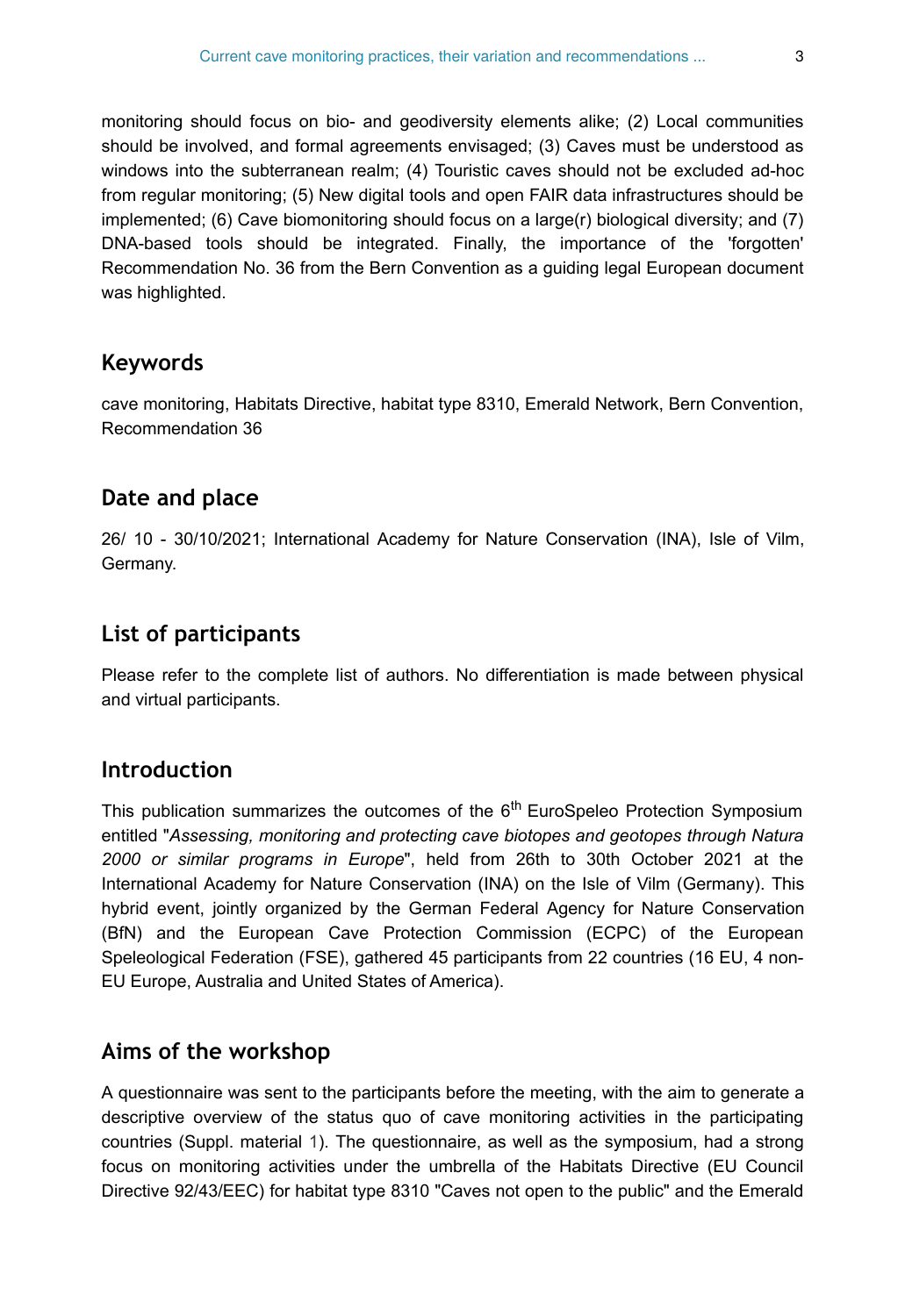Network. To a lesser extent the topics of monitoring activities for individual cave-dwelling species of Annexes II and IV of the Habitats Directive (i.e., Microchiroptera, *Proteus anguinus*, *Speleomantes* spp., *Congeria* spp. and *Leptodirus hochenwartii*) or the habitat type 8330 "Submerged or partially submerged sea caves" were discussed.

## **Key outcomes and discussions**

#### **A high degree of variation in current cave monitoring practices**

The participant's feedback received via the questionnaire revealed a high level of variation in the currently conducted underground monitoring activities. On the one hand, these differences result from the different framework conditions the Habitats Directive and the Emerald Network set for monitoring activities. Generally, Natura 2000 sites within the Habitats Directive are considered as the contribution of the EU member states to the global Emerald Network. However, as a more significant discrepancy, there is only a recommendation for reporting in the Emerald Network (e.g. H1 "Terrestrial underground caves, cave systems, passages and waterbodies"). In contrast, there is an obligation to report on and explicitly assess the conservation status of habitat types 8310/8330 as well as Annex species in the six-year reporting cycle of the Habitats Directive (Art. 17). On the other hand, the surveyed countries showed very strong discrepancies in terms of who carries out the monitoring activities (independent experts, speleological societies, research institutes, universities, museums, NGOs, bat specialists, national parks, ministries or regional administrations) and what resources can be relied on (financial, infrastructural, personnel, pool of knowledge). At site level the "Natura 2000" standard data form is harmonized with Emerald-site descriptions, however there is no explicit ruling how often this needs to be updated. Here the local degree of conservation should be reported. Moreover, there is no uniform definition of what kind of underground environments the "cave" habitat should cover (Table [1\)](#page-4-0), how often a specific cave has to be monitored (monthly to once each three years), and what parameters should be measured (fauna, flora[sic], abiotic parameters) to evaluate the conservation status. The variation in spatial dimensions in national definitions of caves further affects the number of catalogued caves in a country and the number of caves to be monitored. The survey results also showed that not all participants were aware of the complete national monitoring process and that data sets were not freely available or easily accessible. While in the EU the Natura 2000 implementation in the past largely focused on site selection and protection there is generally limited EU-guidance in monitoring systems ([Ellwanger et al. 2018](#page-12-0)) and in some Member States these systems are still not fully established.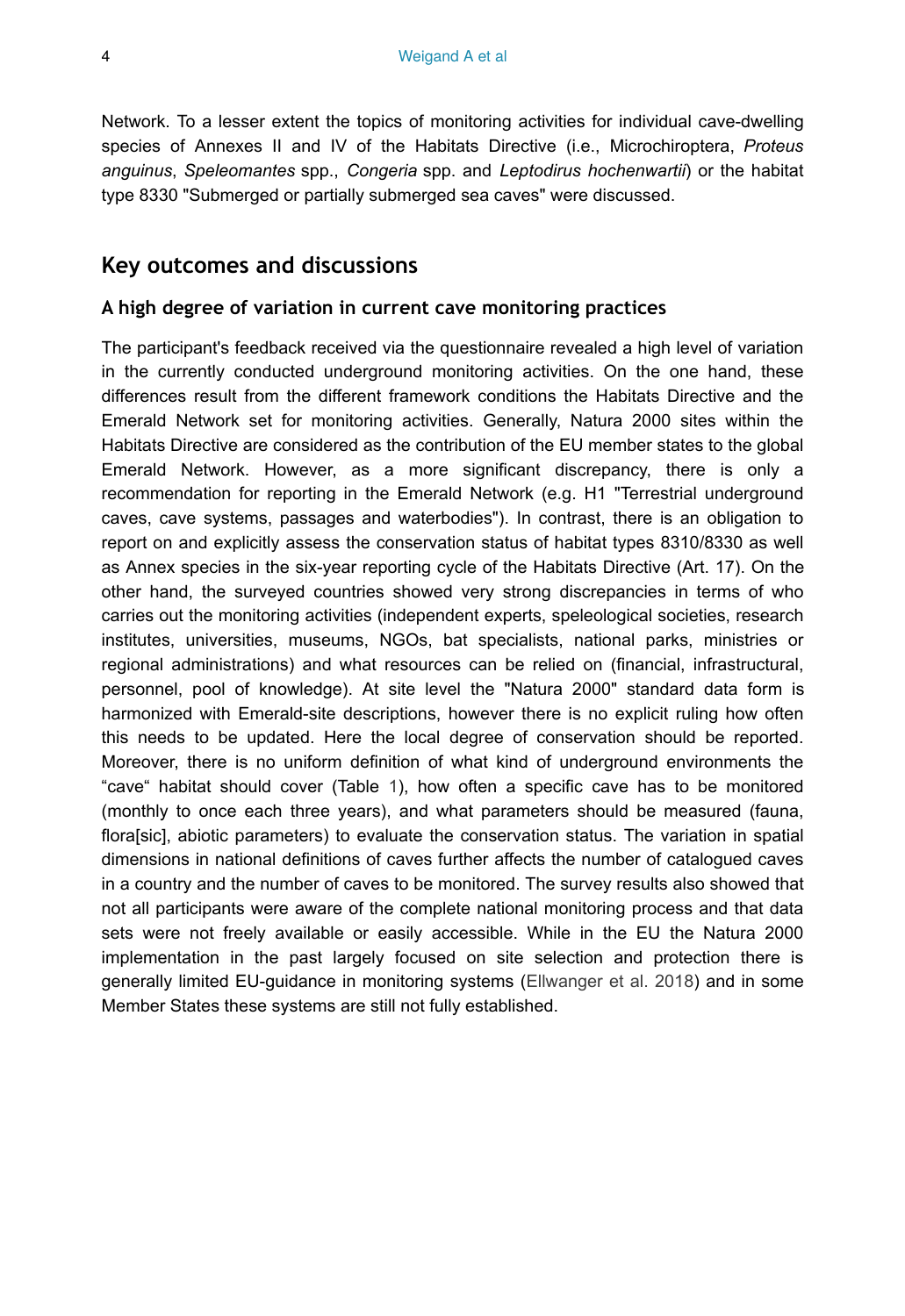#### <span id="page-4-0"></span>Table 1.

List of selected legal definitions of "a cave" for monitoring purposes.

| Geographical<br>coverage                                                                            | Definition of a cave                                                                                                                                                                                                                                                                                                | <b>Defined spatial</b><br>criteria of a<br>cave                                                                                                   | Legal source                                                                                                                                                                                                                                                                                                       |
|-----------------------------------------------------------------------------------------------------|---------------------------------------------------------------------------------------------------------------------------------------------------------------------------------------------------------------------------------------------------------------------------------------------------------------------|---------------------------------------------------------------------------------------------------------------------------------------------------|--------------------------------------------------------------------------------------------------------------------------------------------------------------------------------------------------------------------------------------------------------------------------------------------------------------------|
| EU member<br>states                                                                                 | Caves not open to the public,<br>including their water bodies and<br>streams, hosting specialised or<br>high endemic species, or that<br>are of paramount importance<br>for the conservation of Annex II<br>species (e.g. bats, amphibians)                                                                         | Not defined                                                                                                                                       | Interpretation Manual of European Union<br>Habitats, version EUR 28                                                                                                                                                                                                                                                |
| Bosnia and<br>Herzegovina<br>(Entity:<br>Federation of<br>BiH and Entity:<br>Republic of<br>Srpska) | Speleological objects are<br>naturally formed underground<br>cavities longer than 5 meters,<br>that can be entered by man,<br>and the dimensions of the<br>entrance are less than the<br>depth or length of object<br>(caves, pits, abysses, estavels,<br>$etc.$ )                                                  | More than 5 m<br>long; object can<br>be entered by<br>man, with<br>dimensions of<br>the entrance<br>less than the<br>depth or length<br>of object | Zakon o zaštiti prirode ("Službene novine<br>Federacije BiH", broj:66/13); and<br>Zakon o zaštiti prirode ("Službeni glasnik<br>Republike Srpske, broj: 113/08)                                                                                                                                                    |
| <b>Bulgaria</b>                                                                                     | The cave is an underground<br>cavity with a volume, big<br>enough to fit a man                                                                                                                                                                                                                                      | Big enough to fit<br>a man                                                                                                                        | Source used in the speleology manual:<br>Malcolm S. Field (2002) A Lexicon of Cave<br>and Karst Terminology with Special<br>Reference to EnvironmentalKarst<br>Hydrology. Office of Research and<br>Development, U.S. Environmental<br>Protection Agency, Washington, DC                                           |
| Croatia                                                                                             | Speleological objects/spaces<br>are naturally formed<br>underground spaces (caves,<br>pits, abysses, estavelles, etc.),<br>as well as their parts                                                                                                                                                                   | Not defined                                                                                                                                       | Point 46, paragraph 1, article 9 of the<br>Nature protection act (Official Gazette, No.<br>80/2013, 15/2018, 14/2019 and 127/19)                                                                                                                                                                                   |
| Germany                                                                                             | Caves, including their<br>waterbodies, are usually<br>inhabited by specialized typical<br>species (cavernicolous fauna),<br>which may include rare local or<br>regional endemics, restricted to<br>one or a few cave systems.<br>Semi-caves ("Balmen") are<br>included if they have specific<br>vegetation or fauna | Not defined                                                                                                                                       | Legal source refers only to EU Habitats<br>Directive itself, BNatSchG § 31-36<br>(Bundesnaturschutzgesetz, framework law)<br>at National level, different implementations<br>in the 16 Federal states with additional laws<br>on nature conservation<br>(Landesnaturschutzgesetze). See also<br>Ssymank (in press) |
| Greece                                                                                              | Caves are not defined/<br>interpreted in Greece's<br>legislation                                                                                                                                                                                                                                                    | Not defined                                                                                                                                       | Not available                                                                                                                                                                                                                                                                                                      |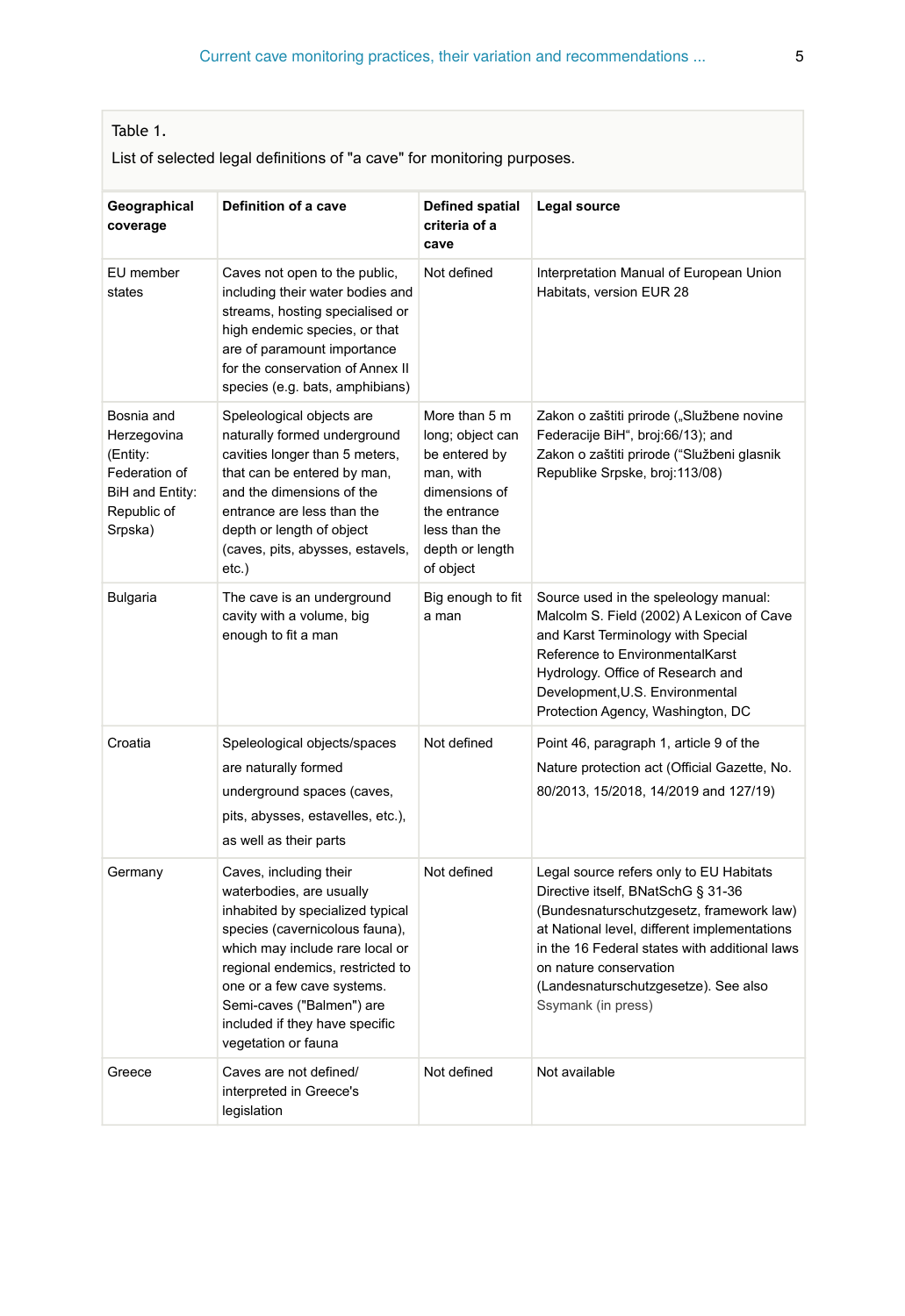| Geographical<br>coverage | Definition of a cave                                                                                                                                                                                                                                                                                                                                                                                                                            | Defined spatial<br>criteria of a<br>cave                                                | Legal source                                                                                                                                                                                                                                                                                                                                                                                  |
|--------------------------|-------------------------------------------------------------------------------------------------------------------------------------------------------------------------------------------------------------------------------------------------------------------------------------------------------------------------------------------------------------------------------------------------------------------------------------------------|-----------------------------------------------------------------------------------------|-----------------------------------------------------------------------------------------------------------------------------------------------------------------------------------------------------------------------------------------------------------------------------------------------------------------------------------------------------------------------------------------------|
| Hungary                  | Cave is a natural cavity formed<br>in the earth's crust, which<br>exceeds the length of 2 meters<br>along its longitudinal axis and -<br>after the removal of its current<br>or natural deposit - it is possible<br>for a human to enter                                                                                                                                                                                                        | More than 2 m<br>long (longitudinal<br>axis); broad<br>enough to enter                  | 1996. évi LIII. törvény a természet<br>védelméről (Law on nature protection), Tvt.<br>23§                                                                                                                                                                                                                                                                                                     |
| Italy                    | Both natural and artificial<br>cavities are not defined/<br>interpreted in Italy's legislation.<br>They are not protected at the<br>origin but only by special laws<br>on extractive activities, mineral<br>waters, archaelogy and fine<br>arts, or by parks, reserves and<br>regional laws                                                                                                                                                     | Not defined                                                                             | Underground mines stay under the dictates<br>of the D.P.R. no. 128 of 09/04/1959 (Police<br>regulations of mines and quarries, updated<br>with Legislative Decree no. 624/96) while<br>cavities of historical-archaeological interest<br>or of particular geological singularity are<br>protected by the Code of Cultural Heritage<br>and Landscape (Legislative Decree<br>22.01.2004 no. 42) |
| Latvia                   | Natural or naturalised<br>subterranean entity within<br>bedrock or cemented<br>Quaternary sediments more<br>than 3 m long and broad<br>enough to enter                                                                                                                                                                                                                                                                                          | More than 3 m<br>long; broad<br>enough to enter;<br>$length$ > width of<br>the entrance | Page 12 in Ening (2004)                                                                                                                                                                                                                                                                                                                                                                       |
| Luxembourg               | Caves and semi-caves not<br>used for tourism, including their<br>water bodies. Requirements:<br>1) naturally formed<br>underground cavity with a dark<br>zone. 2) minimum size: cavities<br>into which a person can enter,<br>larger than 5m <sup>3</sup> , with a depth of<br>at least 5m. 3) animal burrows<br>are explicitly excluded                                                                                                        | At least 5 m<br>long; broad<br>enough to enter;<br>volume larger<br>than $5m3$          | Monitoring sheet and national interpretation<br>manual                                                                                                                                                                                                                                                                                                                                        |
| Romania                  | The cave is a natural cavity<br>formed in the earth's crust,<br>wide and deep enough to allow<br>a human to enter. By extension,<br>the cave can be a system that<br>can have more than one<br>entrance and consists of<br>several galleries, halls, wells<br>and chimneys. The term also<br>applies to the cavities defined<br>above, which are partially or<br>completely submerged or which<br>have been opened by<br>demolition or clearing | Wide and deep<br>enough to allow<br>a human to enter                                    | Art. 43(3) from Governmental Emergency<br>Ordinance 57/2007, approved by Law<br>49/2011                                                                                                                                                                                                                                                                                                       |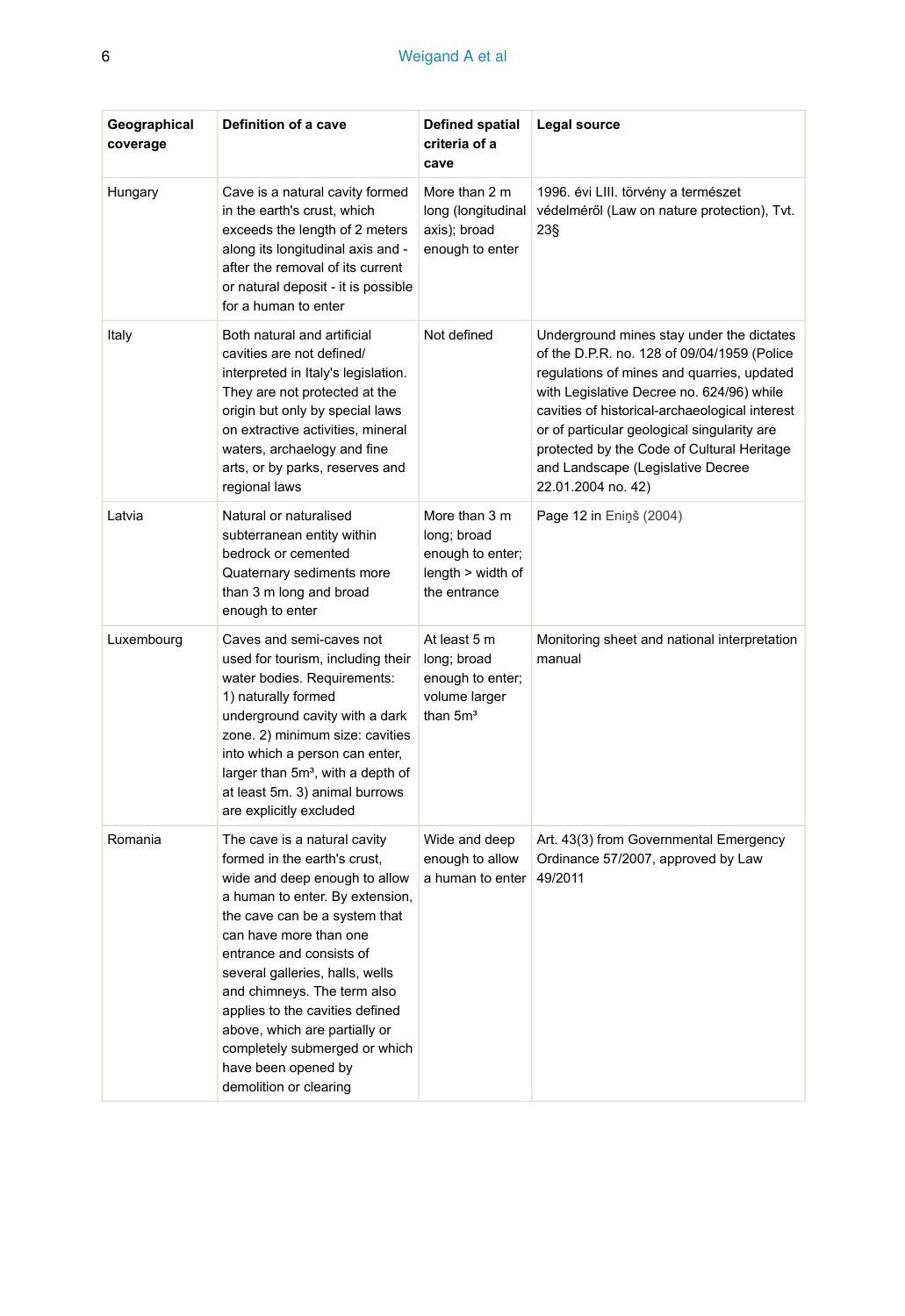#### **Conservation status of caves**

Anecdotally, caves are just holes in the ground and maybe important for bats. And, they should be in generally good conservation status since nobody has access to them or it is physically too demanding to enter them. These typical misunderstandings are challenged by the fact(s) that caves are under strong human impact. Environmental pollution and sports, tourism and leisure activities are frequently identified as the main pressures and threats, which are often further intensified by illegal collections of cave-dwelling species and speleothems in some countries or specific caves ([Prelovšek and Zupan Hajna 2011,](#page-14-1) Simičević [2017,](#page-14-2) [Mammola 2018\)](#page-13-0).

Trends of illegal cave-dwellers trade are particularly prominent in developing and transition countries, mostly due to ineffective local and regional management systems and insufficient interest in governing structures on this issue. In Dinaric Karst speleological objects, collecting and illegal trade mainly dates back to the 19th and early 20th centuries [\(Sket 2012\)](#page-14-3). But unfortunately, the collection and illegal trade of mostly endangered, rare, and relict fauna, as well as of palaeontological remains (mostly *Ursus spelaeus)* still exists, e.g. in Bosnia and Herzegovina (Lukić [Bilela and Jeli](#page-13-1)ć 2018), particularly in faunistic rich caves such as Vjetrenica or Megara (in Bjelašnica Mt.) known as one of the largest *U. spelaeus* finding sites in the Western Balkans (Lukić[-Bilela et al. 2013](#page-13-2)).

Another severe problem, especially in Vjetrenica cave, was the sampling of numerous specimens within (already small) metapopulations of rare species. With or without a collecting permit, these negative examples have been observed even among well-known and established scientists, who are expected to have high ethical principles. Furthermore, obtaining permits is relatively simple and generally does not contain mechanisms to control the sampling methodology and/or number of samples, nor are fines imposed for noncompliance. Thus, transition countries often become a twilight zone for illegally collecting valuable samples, with holotypes often ending outside the home country. Furthermore, most of these countries are not signatories to the Nagoya Protocol, and have no impact to any benefit-sharing, while their subterranean biodiversity is directly threatened.

Based on the Habitats Directive 2013-2018 assessments ([EEA Web Tool 2021\)](#page-12-2), the evaluation of the conservation status of H8310 caves varies from country to country and between biogeographical regions, but usually falls in the categories FV (Favourable) and U1 (Unfavourable-Inadequate). However, many country reports highlighted that the monitoring data and evaluations relied on expert opinions with a very limited amount of systematically collected data available. This lack of a systematic data collection allows on the one hand a high degree of freedom in implementation procedures, and the authorities, institutions and individual persons to get involved in national cave monitoring activities, but on the other hand also creates a significant heterogeneity in the evaluation of the conservation status between countries. This shows that cave monitoring to a large extent relies on expert volunteers and their interests and, thus, is strongly dependent on motivated and skilled experts (e.g., speleologists, researchers, naturalists) as well as available resources. The lack of financial and infrastructural support by national public administrations also creates a risk of fluctuating expert knowledge for cave monitoring and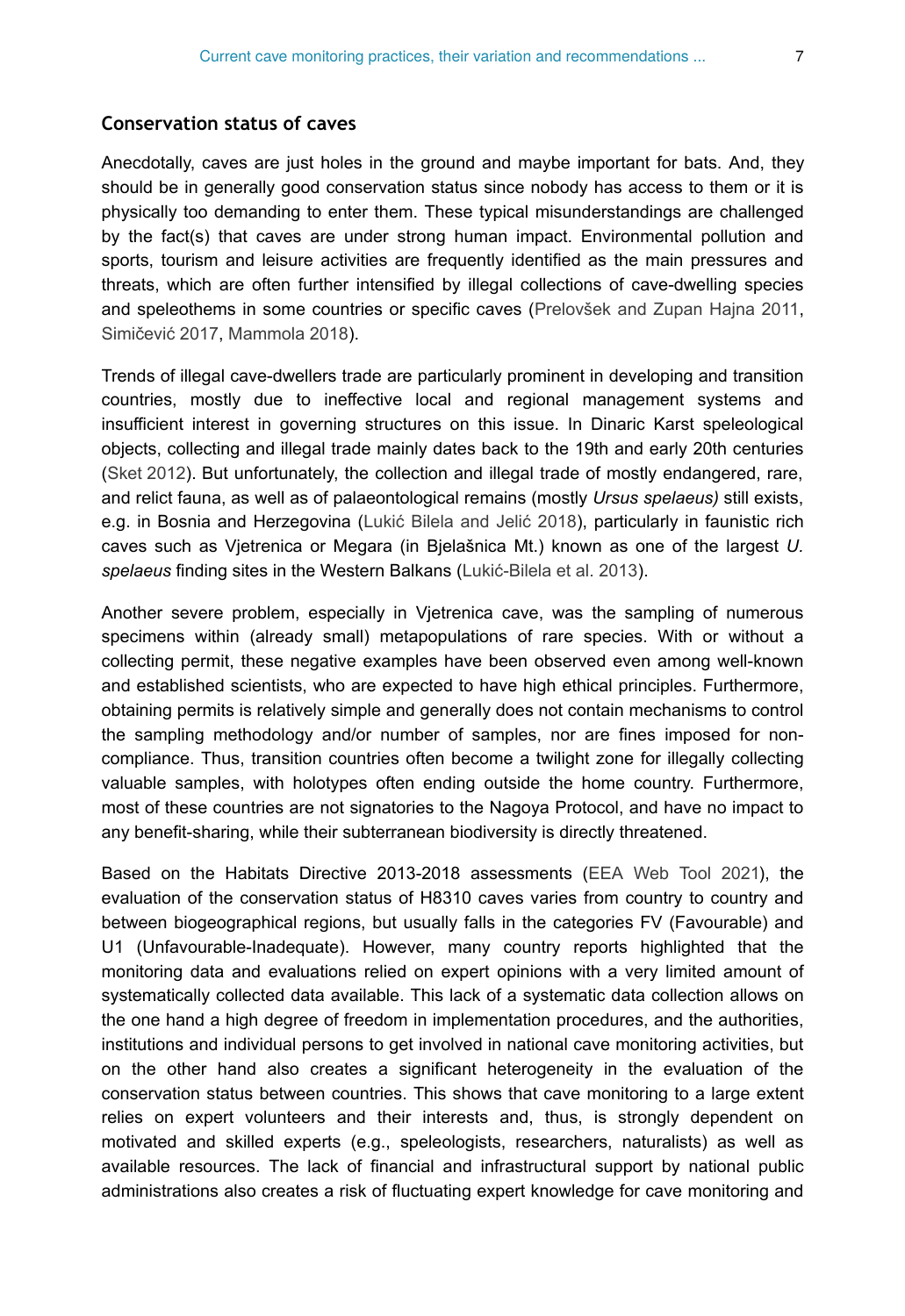finally renders it extremely difficult to systematically collect, store and analyse data on a full scheme and long-term basis.

As a result, lacking adequate underlying data for monitoring can lead to erroneous conclusions regarding the conservation status of habitat 8310 or resident species, creating further inadequate conservation measures, or in case of a false favorable status, to no actions at all.

#### **Prospects for future cave monitoring**

Modern trends in conservation (speleo)biology prioritise the protection of endemic, relict or permanently endangered animal groups and their habitats, which necessitates an accurate assessment of the actual faunal inventory. Apart from being the basis for the preparation of Red Lists or Red Books of subterranean fauna, an adequate inventory is crucial for professionally guided monitoring activities of the often extremely vulnerable cave-dwelling organisms and subterranean ecosystems as a whole.

In line with a proposed conservation roadmap for the subterranean biome ([Wynne et al.](#page-15-1) [2021](#page-15-1)), the symposium participants were guided by three basic questions: How to optimally monitor cave environments? How to evaluate the collected data? And finally, how to adequately define the conservation status of a cave? For the Habitats Directive, two principles of assessment are usually executed in parallel: loss or deterioration of the habitat and the distance to predefined favourable conservation status. The discussions showed an inherent dilemma between an anticipated uniform monitoring approach with a coherent assessment methodology and, on the contrary, the uniqueness of caves and subterranean biota to be assessed combined with profound knowledge gaps and a lack of resources. Nevertheless, seven good practices for future cave monitoring activities have been identified by the participants:

#### **(1)** *Cave monitoring should focus on bio- and geodiversity elements alike*

Caves harbour valuable bio- and geodiversity, and as such, both measures should be monitored and their entities protected. There was also a strong agreement that geodiversity elements guide biodiversity elements in underground environments and it is fundamental to secure them for effectively protecting cave-dwelling communities, which is in line with the recently adopted Resolution WCC-2020-Res-074-EN. An aspect that is intrinsically understood but not always explicitly formulated. Hence, a strong link between Life and Earth Sciences is needed to conduct monitoring activities, which often stays in contrast with established departmental and community structures. Goal-oriented integrative expert groups and networks should form, involving biologists, geologists, anthropologists, archaeologists, speleologists, speleodivers, and public administrations. A multidisciplinary community is needed to merge our understandings of caves being important sites of cultural heritage and endangered habitats of specific cave-dwelling communities [\(Wynne et](#page-15-1) [al. 2021](#page-15-1)).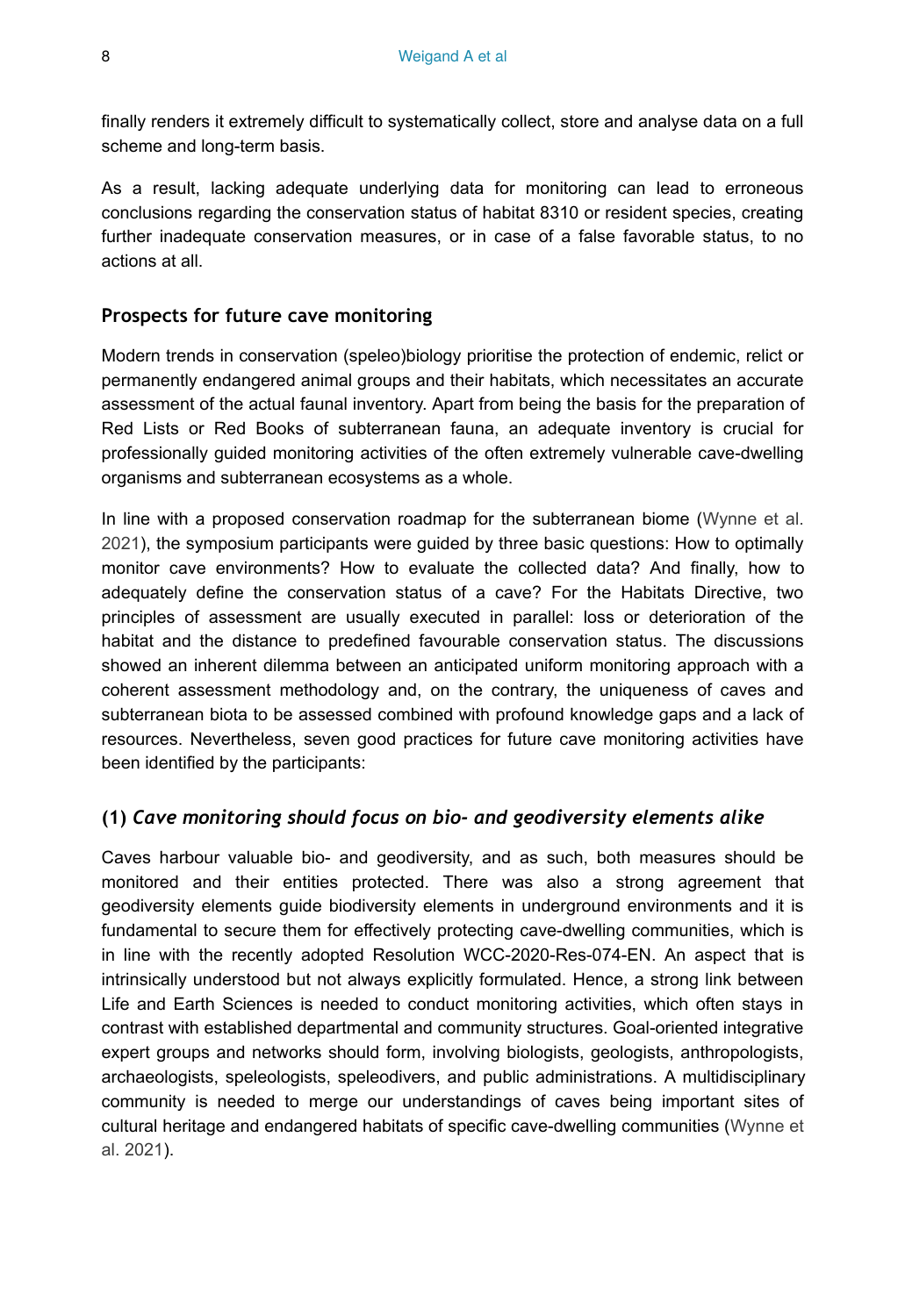#### **(2)** *Local communities should be involved, and formal agreements envisaged*

Cave protection is a multi-layered process. The local community is physically, and often also emotionally, most closely involved. As such, local communities should be centrally involved in protecting caves, as no one can be more interested in protecting and improving their natural heritage (assets). This can be done e.g., by highlighting emblematic cave organisms (e.g., cave animal of the year; [Vogel et al. 2017b\)](#page-14-4) or fascinating speleothems and by active integration in the monitoring process, e.g. as conducted during the monitoring of special interest geological features at sites of special scientific interest (SSSI) in the UK. Training of local cavers in monitoring methods and conservation approaches (e.g., Romanian bat monitoring, [Bücs et al. \(2019\)](#page-11-0)) can also create favorable conditions for active involvement in the future. Moreover, formal agreements for cave protection or memorandums of understanding should be aimed for, and a shared point-of-view of management plans developed by all stakeholders involved. A good example here originates from the Vjetrenica cave, as one of the faunistically richest caves in the world [\(Culver et al. 2021;](#page-12-3) [Ozimec and Lucic 2009\)](#page-13-3) with 219 species recorded (incl. 41 new for science) and being the reference site for the definition of a novel habitat type - the cave hygropetric [\(Sket 2004](#page-14-5), [Ozimec 2021](#page-13-4)). It has been declared a Protected Landscape and nominated for inscription on the UNESCO World Heritage List in 2021. This exceptional bio- and geodiversity also requires careful project management such as preparation of planning documents (strategy, program, and management plans), planning of future research but also financing and continuous work on promotion and education, with strong inclusion of the local community and the Municipality of Ravno, besides the governmental bodies. The cave is managed by the Public company "Vjetrenica", but the entire local community is directly or indirectly involved in cave protection and community prosperity. This includes working closely with speleologists, scientists from different fields of research, experts and business people. The local community is turning to sustainable tourism, sustainable agriculture and organic production to avoid toxic organophosphorus pesticides, supports scientific expeditions in the underground of Popovo polje (such as donations of local small business owners in food and other necessities). They also take an active part in different development projects in the Municipality of Ravno such as Vjetrenica infrastructure arrangement, revitalisation of the narrow railway and many other projects that directly contribute to sustainable tourism, agriculture and development. The local community supported the provision of space for the establishment of the Vjetrenica Biospeleological Museum, the first such museum in this part of Europe, and is actively working to create conditions for new development ideas that will enable further research in Vjeternica cave but all other caves in Popovo polje.

#### **(3)** *Caves must be understood as windows into the subterranean realm*

Caves allow humans to more or less easily enter underground environments, and to act in them. However, caves as an anthropocentric term must be understood and seen as windows into the subterranean realm [\(Mammola 2018\)](#page-13-0). As such, monitoring activities within caves and the protection of a cave should be only the beginning of environmental protection, and it is of paramount importance to save the whole ecosystem by preserving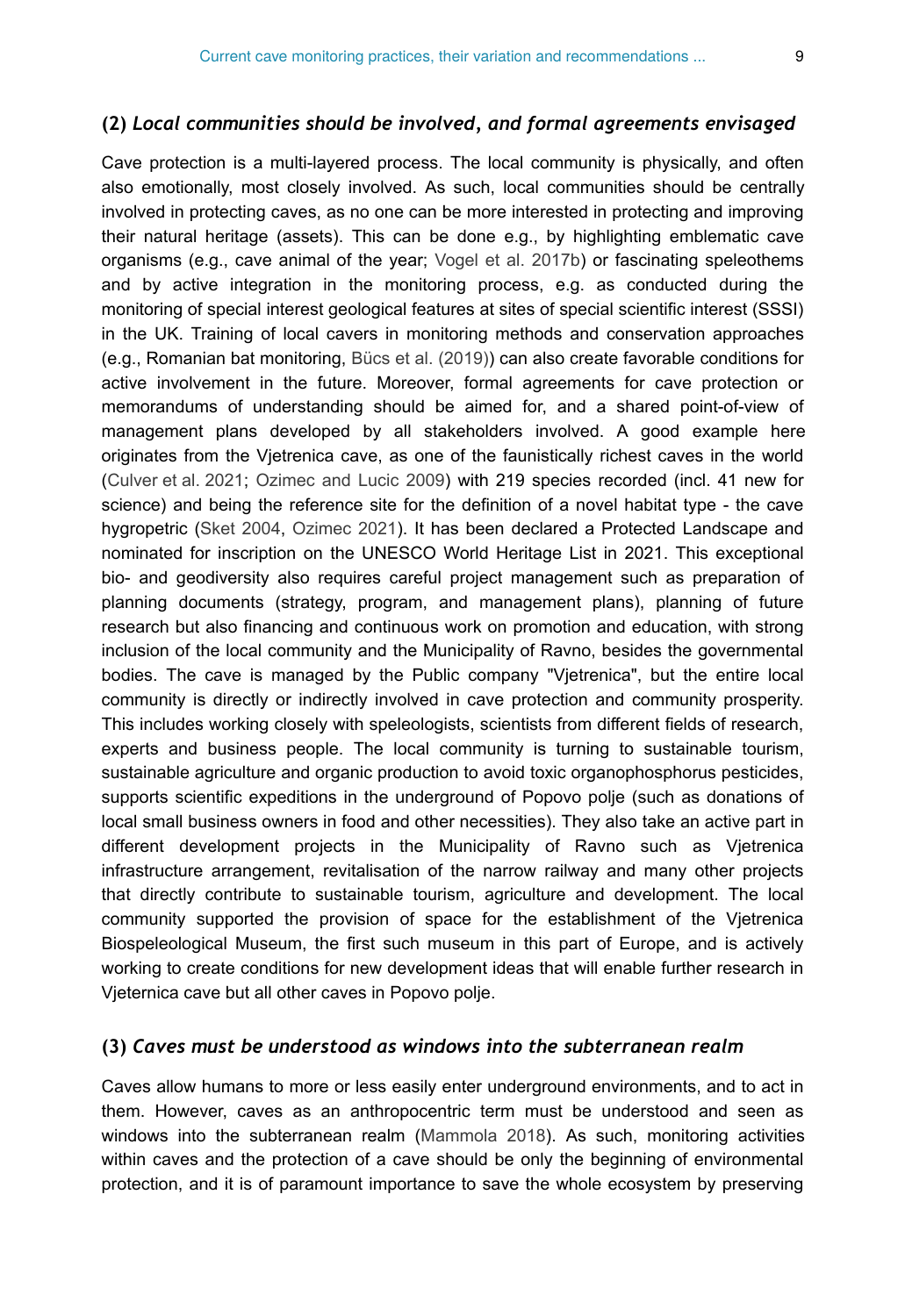nearby aquifers and surface areas. The specific fauna of groundwater aquifers also has many local endemic species and their distribution is not linked to typical distribution patterns of above-ground biodiversity ([Deharveng et al. 2009\)](#page-12-4).

### **(4)** *Touristic caves should not be excluded ad-hoc from regular monitoring*

The habitat type 8310 of the Habitats Directive excludes touristic caves from legal monitoring obligations. However, touristic caves are often the best-studied and understood underground environments in a country (Baradla Domica cave system in Hungary; Frasassi caves in Italy; Vjetrenica cave in Bosnia and Herzegovina; Grotte de Han in Belgium; Meziad cave in Romania) and harbour at least equally rich bio- and geodiversity elements compared to non-touristic caves [\(Culver and Sket 2002,](#page-12-5) [Culver et al. 2021\)](#page-12-3). Additionally, only small(er) parts of a touristic cave usually are open to the broader public with large(r) parts excluded from regular visits. Hence, the integration of touristic caves into regular monitoring activities seems logical, as there exists no valid scientific reason for their ad-hoc exclusion. At least, the non-touristic parts of caves open to the public could be considered as habitat type 8310. Many touristic caves play also an important role for bat species of Annexes II and IV of the Habitats Directive, and in this case monitoring of the bat species including their habitat is necessary anyway.

## **(5)** *New digital tools and open FAIR data infrastructures should be implemented*

The FAIR principles of data management and stewardship should be followed to more effectively use and interconnect existing information, i.e. fostering the **F**indability, **A** ccessibility, **I**nteroperability, and **R**euse of digital assets ([Wilkinson et al. 2016\)](#page-15-2). Good examples for open (bio)speleological data e.g. comprise the CroSpeleo database from Croatia ([Institute for Environment and Nature of the Ministry of Economy and Sustainable](#page-12-6) [Development 2022](#page-12-6)), the Cave Fauna of Greece Database [\(Paragamian et al. 2018\)](#page-13-5), the Database of Romanian cave invertebrates ([Moldovan et al. 2020\)](#page-13-6), the SubBIOCODE database from Bosnia and Herzegovina ([SubBioLab 2022\)](#page-14-6) and the Cave Biodiversity of Georgia database ([Barjadze et al. 2019\)](#page-11-1). Furthermore, new smart tools such as the German CaveLife app [\(Vogel et al. 2017a](#page-14-7)) for ecological assessments of underground environments can be utilised to ensure direct in-field digital data entry.

## **(6)** *Cave biomonitoring should focus on a large(r) biological diversity*

The protection of the subterranean realm and fauna of a region always begins with the protection of certain caves and groups or organisms [\(Culver and Sket 2002](#page-12-5)). However, subterranean habitats are often only monitored for their suitability as an important hibernation and nursery place for bats. Furthermore, the listed subterranean nonmicrochiropteran species in Annexes II and IV of the Habitats Directive are eutroglobiont low-range endemics and of high conservation concern for very few European countries. The direct link to the monitoring of the more complex cave-dwelling fauna is not explicitly made, although the description of habitat type 8310 states that the "specialised fauna"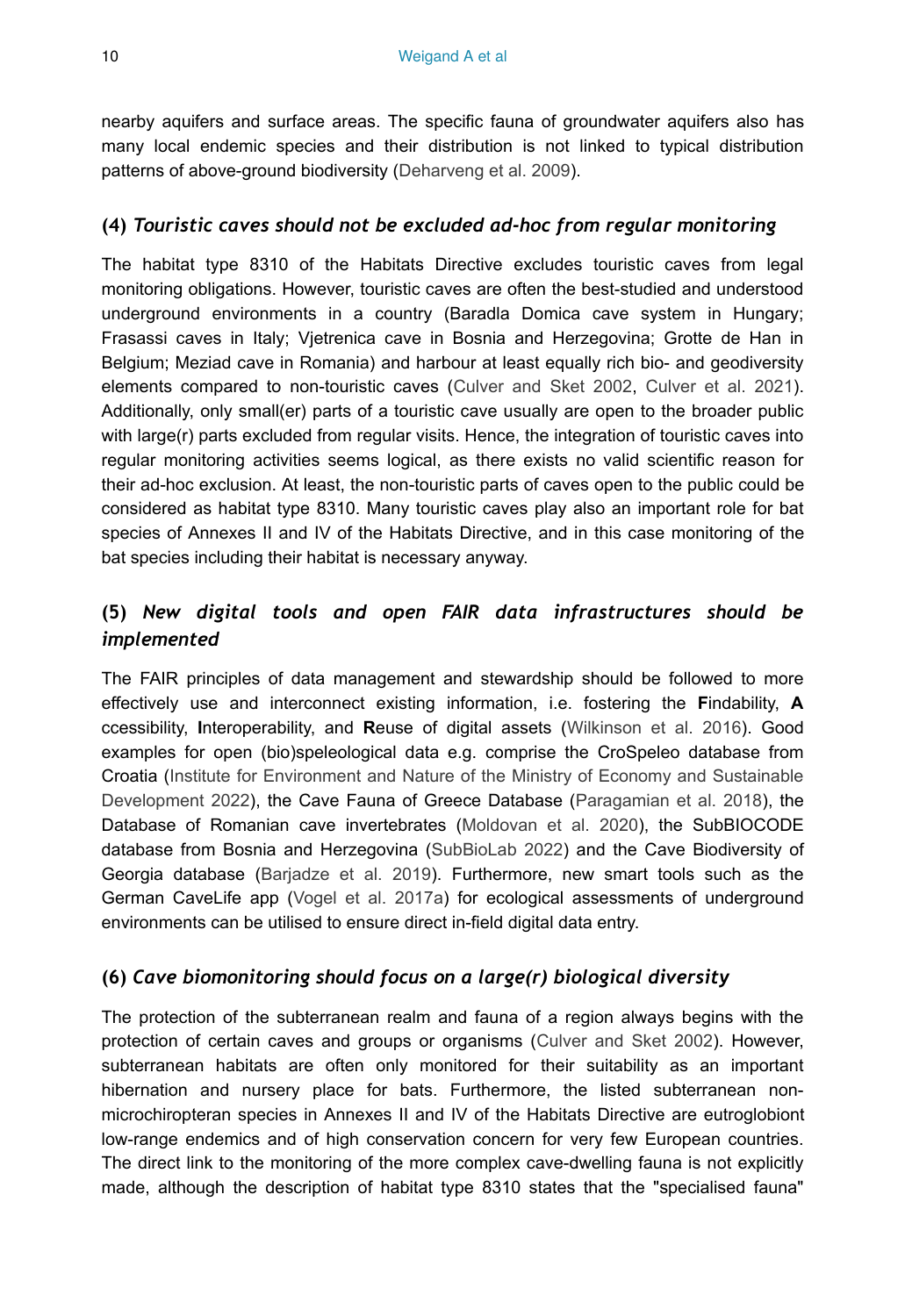should be taken into account. It is a gap in the species Annexes of the Habitats Directive that at the time of their status nascendi several species groups were not considered, due to missing data and or understanding. However, many of these species are of European importance and fulfil all legal criteria of the Directive for their inclusion into the Annexes. Therefore, once an update of Annexes is foreseen in future, a systematic scan of overlooked taxa to include at least a few indicator species would help.

Underground habitats represent complex ecosystems, with specific trophic transfers and food-webs ([Saccò et al. 2019](#page-14-8), [Zaenker et al. 2020](#page-15-3), [Premate et al. 2021\)](#page-14-9). Yet, to understand and protect underground environments as habitats of taxonomically rich and seasonally variable communities (incl. members of the specialised cave fauna, seasonally cave-dwelling and epigean animal taxa, as well as bacteria, protists and fungi), future biodiversity monitoring should go beyond the current limited faunistic elements and selected eutroglobiont species. The huge spectrum of cavernicolous fauna should be taken as a major part of the typical species inventory of the cave habitat, intrinsically be monitored and assessed as a "structures and functions" parameter (which includes typical species) and thus be understood as obligatory part of the Habitat assessment of Cave habitat types 8310 and 8330. Typical species as such have to be reported as a list to the EU as part of the national reports every 6 years, however clear rules on how to integrate them into assessments are still missing.

#### **(7)** *DNA-based tools should be integrated*

Faunistic assessments of subterranean communities can widely benefit from more widespread implementation of DNA-based tools. The digital taxonomic knowledge deposited in DNA barcode reference libraries can be freely utilised, without the direct need or immediate availability of a morpho-taxonomic expert. Undeterminable developmental stages or complicated genders can be readily identified and members within cryptic species complexes, i.e. biological species currently taxonomically lumped under a single name, can be more precisely told apart, which is an often highlighted conservation concern for subterranean biota [\(Trontelj et al. 2009D](#page-14-10)elić [et al. 2017](#page-12-7), [Fišer et al. 2018,](#page-12-8) [Malard et al.](#page-13-7) [2018](#page-13-7)). Furthermore, environmental DNA (eDNA) approaches can help to improve the knowledge on endangered subterranean target species, especially in difficult to reach underground environments ([Saccò et al. 2022\)](#page-14-11). Specific eDNA-based assays have been developed e.g. for the Cave Salamander *Proteus anguinus* (Gorič[ki et al. 2017,](#page-12-9) [Vörös et al.](#page-15-4) [2017](#page-15-4)), the Alabama Cave Crayfish *Cambarus speleocoopi* ([Boyd et al. 2020](#page-11-2)) and Hay's Spring Amphipod *Stygobromus hayi* and its more widespread congener *S. tenuis potomacus* ([Niemiller et al. 2017\)](#page-13-8). Finally, DNA or eDNA metabarcoding-based surveys can help to reach a more comprehensive understanding of the subterranean community in a given ecosystem, e.g., by increasing taxonomic resolution and including so far underrepresented taxa such as fungi, protists, diatoms, bacteria, cyanobacteria, algae and mosses [\(Sohlberg et al. 2015,](#page-14-12) [Miettinen et al. 2015,](#page-13-9) [Nawaz et al. 2018](#page-13-10), [Korbel et al. 2017,](#page-12-10) [Pfendler et al. 2018,](#page-13-11) [Alaoui-Sosse et al. 2021\)](#page-11-3). Metabarcoding approaches have been also utilised to characterise the diets of bats [\(Galan et al. 2018](#page-12-11)) and to identify ancient rodent remains ([Guimaraes et al. 2016](#page-12-12)).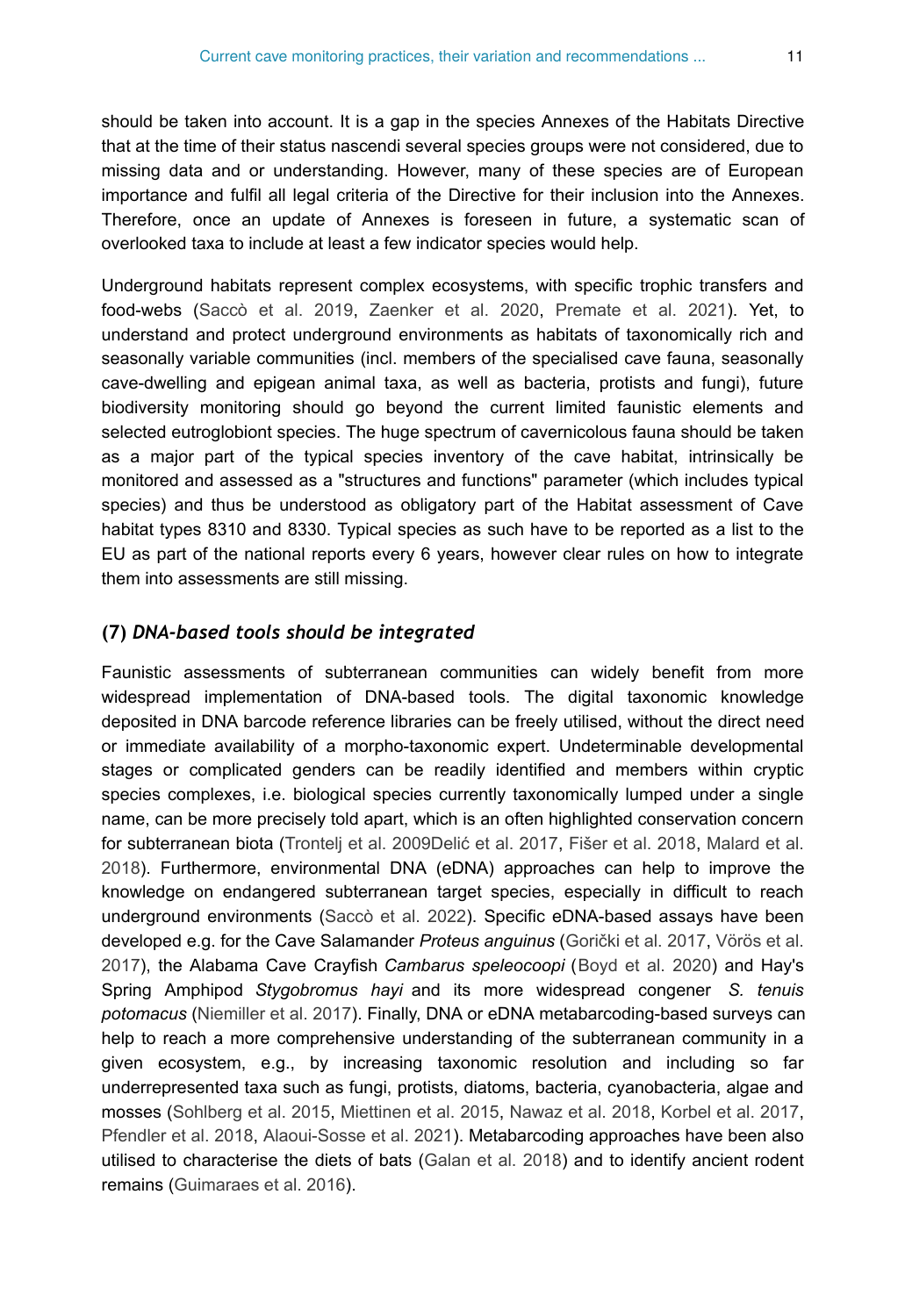## **Conclusion**

Cave montoring practices are far from being standardised in Europe. On the one hand, this is due to the fact that variable resources and levels of support are available to the nations, and on the other hand, imposed by the fact that central parameters of cave monitoring are poorly described in the Directive 92/43/EEC and very poorly interpreted in the EU Habitat Interpretation Manual (e.g. definition of "cave", definition "not open to the public", term "specialised species", term "endemic species"). Although, and due to natural constraints, cave monitoring needs to have a certain level of national flexibility to account for the variation of bio- and geodiversity elements, some basic standardisation guidelines and open data repositories are needed to compare data across space and time.

The most important European legal document on the conservation of underground habitats is the Recommendation No. 36 [\(Bern Convention 1992](#page-11-4)). This recommendation dates back to 1992, asking the Member States to list underground invertebrates and underground habitats that need to be protected and to proceed with their legal protection. The initial documentation was provided by Christian Juberthie (1931-2019) and 24 distinguished speleobiologists from 20 European countries ([Juberthie 1992](#page-12-13)). Unfortunately, the Recommendation remains unimplemented in the majority of Member States [\(Haslett 2007\)](#page-12-14), and became widely forgotten in the European cave monitoring community. A first important step would be to revive the contents of the Recommendation No. 36, including criteria for selecting underground habitats of biological value and proposals for procedures of protection and management of underground habitats, in order to have a common denominator as a basis for future cave monitoring activities.

## **References**

- <span id="page-11-3"></span>• Alaoui-Sosse B, Ozaki S, Barriquand L, De Luca D, Cennamo P, Vallot B, Alaoui-Sosse L, Bourgeade P, Bousta F, Aleya L, Pfendler S (2021) Does Microbial Diversity of Cave Ecosystems Differ from Outside? The Case of the Azé Show Cave (France). Research Square<https://doi.org/10.21203/rs.3.rs-471958/v1>
- <span id="page-11-1"></span>• Barjadze S, Arabuli T, Mumladze L, Maghradze E, Asanidze Z, Shavadze L, Gogshelidze M (2019) Cave Biodiversity of Georgia - Open Access Database. [https://](https://cbg.iliauni.edu.ge/en/) [cbg.iliauni.edu.ge/en/](https://cbg.iliauni.edu.ge/en/). Accessed on: 2022-3-01.
- <span id="page-11-4"></span>• Bern Convention (1992) Recommendation No. 36, on the conservation of underground habitats. Council of Europe, Strasbourg. URL: [https://search.coe.int/bern-convention/](https://search.coe.int/bern-convention/Pages/result_details.aspx?ObjectId=0900001680746962) [Pages/result\\_details.aspx?ObjectId=0900001680746962](https://search.coe.int/bern-convention/Pages/result_details.aspx?ObjectId=0900001680746962)
- <span id="page-11-2"></span>• Boyd SH, Niemiller KDK, Dooley KE, Nix J, Niemiller ML (2020) Using environmental DNA methods to survey for rare groundwater fauna: Detection of an endangered endemic cave crayfish in northern Alabama. PLOS ONE 15 (12). [https://doi.org/](https://doi.org/10.1371/journal.pone.0242741) [10.1371/journal.pone.0242741](https://doi.org/10.1371/journal.pone.0242741)
- <span id="page-11-0"></span>• Bücs SL, Gönczi VI, Szigeti M, Jumanca M, Onodi H, Bodea F, Gherghel N, Ghercea A, Lucaci L, Ricman R, Dumbravă AR, Sándor DA, Barti L, Jére C (2019) Results of chirospeleo collaboration in the 2016-2019 period in Romanian caves. National Caver Congress, Șuncuiuș, Romania.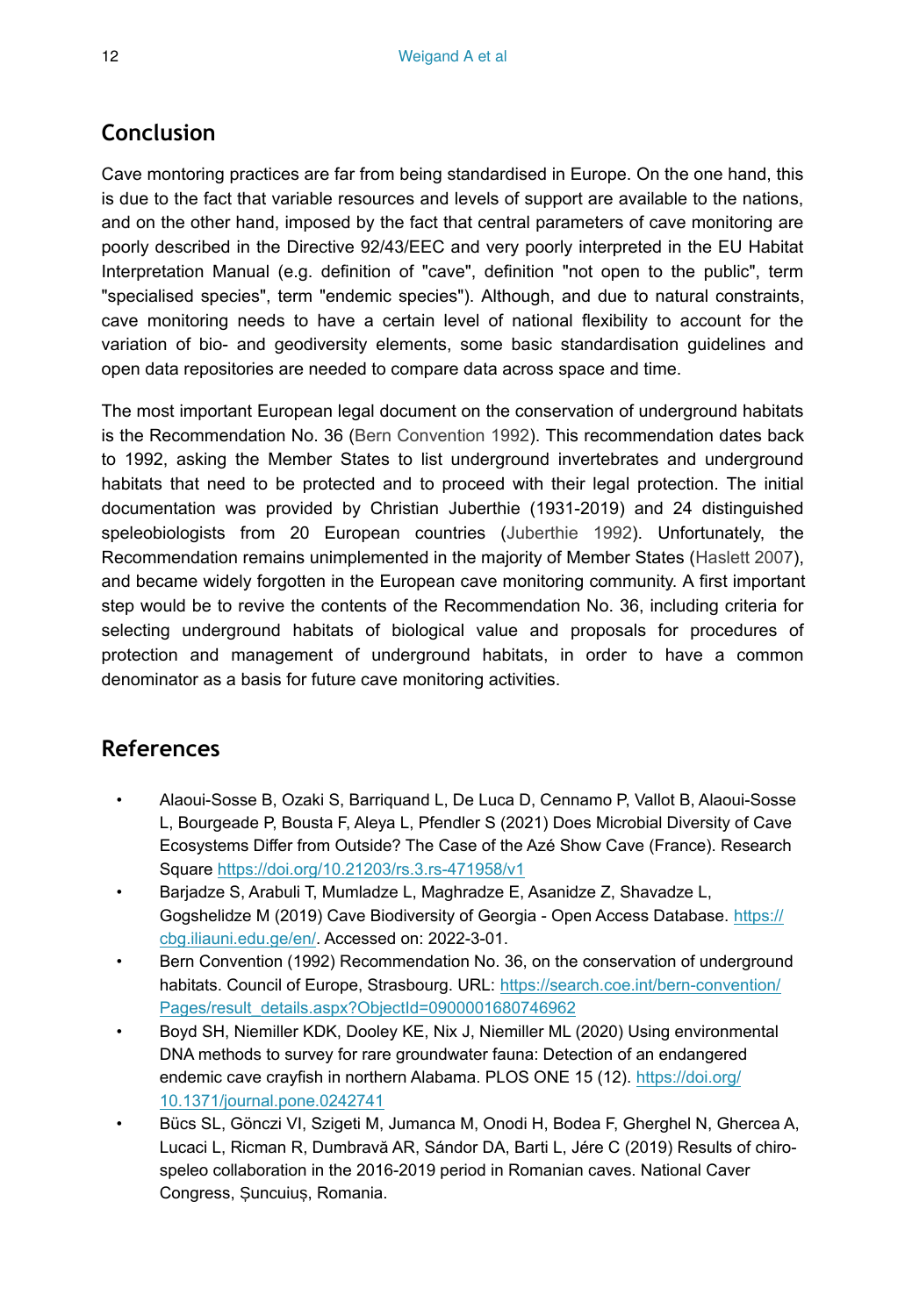- <span id="page-12-5"></span>• Culver DC, Sket B (2002) Biological Monitoring in Caves. Acta Carsologica 31 (1): 55‑64.<https://doi.org/10.3986/ac.v31i1.403>
- <span id="page-12-3"></span>• Culver DC, Deharveng L, Pipan T, Bedos A (2021) An Overview of Subterranean Biodiversity Hotspots. Diversity 13 (10). <https://doi.org/10.3390/d13100487>
- <span id="page-12-4"></span>• Deharveng L, Stoch F, Gibert J, Bedos A, Galassi D, Zagmajster M, Brancelj A, Camacho A, Fiers F, Martin P, Giani N, Magniez G, Marmonier P (2009) Groundwater biodiversity in Europe. Freshwater Biology 54 (4): 709-726. [https://doi.org/10.1111/j.](https://doi.org/10.1111/j.1365-2427.2008.01972.x) [1365-2427.2008.01972.x](https://doi.org/10.1111/j.1365-2427.2008.01972.x)
- <span id="page-12-7"></span>• Delić T, Trontelj P, Rendoš M, Fišer C (2017) The importance of naming cryptic species and the conservation of endemic subterranean amphipods. Scientific Reports 7 (1). <https://doi.org/10.1038/s41598-017-02938-z>
- <span id="page-12-2"></span>• EEA Web Tool (2021) Biogeographical assessments of conservation status of species and habitats under Article 17 of the Habitats Directive. [https://nature-art17.eionet.](https://nature-art17.eionet.europa.eu/article17/) [europa.eu/article17/](https://nature-art17.eionet.europa.eu/article17/). Accessed on: 2022-3-01.
- <span id="page-12-0"></span>• Ellwanger G, Runge S, Wagner M, Ackermann W, Neukirchen M, Frederking W, Müller C, Ssymank A, Sukopp U (2018) Current status of habitat monitoring in the European Union according to Article 17 of the Habitats Directive, with an emphasis on habitat structure and functions and on Germany. Nature Conservation 29: 57-78. [https://doi.org/](https://doi.org/10.3897/natureconservation.29.27273) [10.3897/natureconservation.29.27273](https://doi.org/10.3897/natureconservation.29.27273)
- <span id="page-12-1"></span>• Eniņš G (2004) Alas Latvijā. [Caves in Latvia]. Zvaigzne ABC, Riga, 76 pp.
- <span id="page-12-8"></span>• Fišer C, Robinson CT, Malard F (2018) Cryptic species as a window into the paradigm shift of the species concept. Molecular Ecology 27 (3): 613-635. [https://doi.org/10.1111/](https://doi.org/10.1111/mec.14486) [mec.14486](https://doi.org/10.1111/mec.14486)
- <span id="page-12-11"></span>• Galan M, Pons JB, Tournayre O, Pierre É, Leuchtmann M, Pontier D, Charbonnel N (2018) Metabarcoding for the parallel identification of several hundred predators and their prey: Application to bat species diet analysis. Molecular Ecology Resources 18 (3): 474‑489. <https://doi.org/10.1111/1755-0998.12749>
- <span id="page-12-9"></span>• Gorički Š, Stanković D, Snoj A, Kuntner M, Jeffery WR, Trontelj P, Pavićević M, Grizelj Z, Năpăruş-Aljančič M, Aljančič G (2017) Environmental DNA in subterranean biology: range extension and taxonomic implications for *Proteus*. Scientific Reports 7 (1). [https://](https://doi.org/10.1038/srep45054) [doi.org/10.1038/srep45054](https://doi.org/10.1038/srep45054)
- <span id="page-12-12"></span>• Guimaraes S, Pruvost M, Daligault J, Stoetzel E, Bennett EA, Côté NM, Nicolas V, Lalis A, Denys C, Geigl E-, Grange T (2016) A cost-effective high-throughput metabarcoding approach powerful enough to genotype ~44 000 year-old rodent remains from Northern Africa. Molecular Ecology Resources 17 (3): 405‑417. [https://doi.org/10.1111/](https://doi.org/10.1111/1755-0998.12565) [1755-0998.12565](https://doi.org/10.1111/1755-0998.12565)
- <span id="page-12-14"></span>• Haslett JR (2007) European Strategy for the conservation of invertebrates. Council of Europe, Nature and Environment 145: 1‑91.
- <span id="page-12-6"></span>• Institute for Environment and Nature of the Ministry of Economy and Sustainable Development (2022) Nature protection Information System – CroSpeleo (Cave registry of the Republic of Croatia). [https://crospeleo.mingor.hr/.](https://crospeleo.mingor.hr/) Accessed on: 2022-3-01.
- <span id="page-12-13"></span>• Juberthie C (1992) Underground Habitats and Their Protection. Council of Europe, Strasbourg, 166 pp.
- <span id="page-12-10"></span>• Korbel K, Chariton A, Stephenson S, Greenfield P, Hose GC (2017) Wells provide a distorted view of life in the aquifer: implications for sampling, monitoring and assessment of groundwater ecosystems. Scientific Reports 7 (1). [https://doi.org/](https://doi.org/10.1038/srep40702) [10.1038/srep40702](https://doi.org/10.1038/srep40702)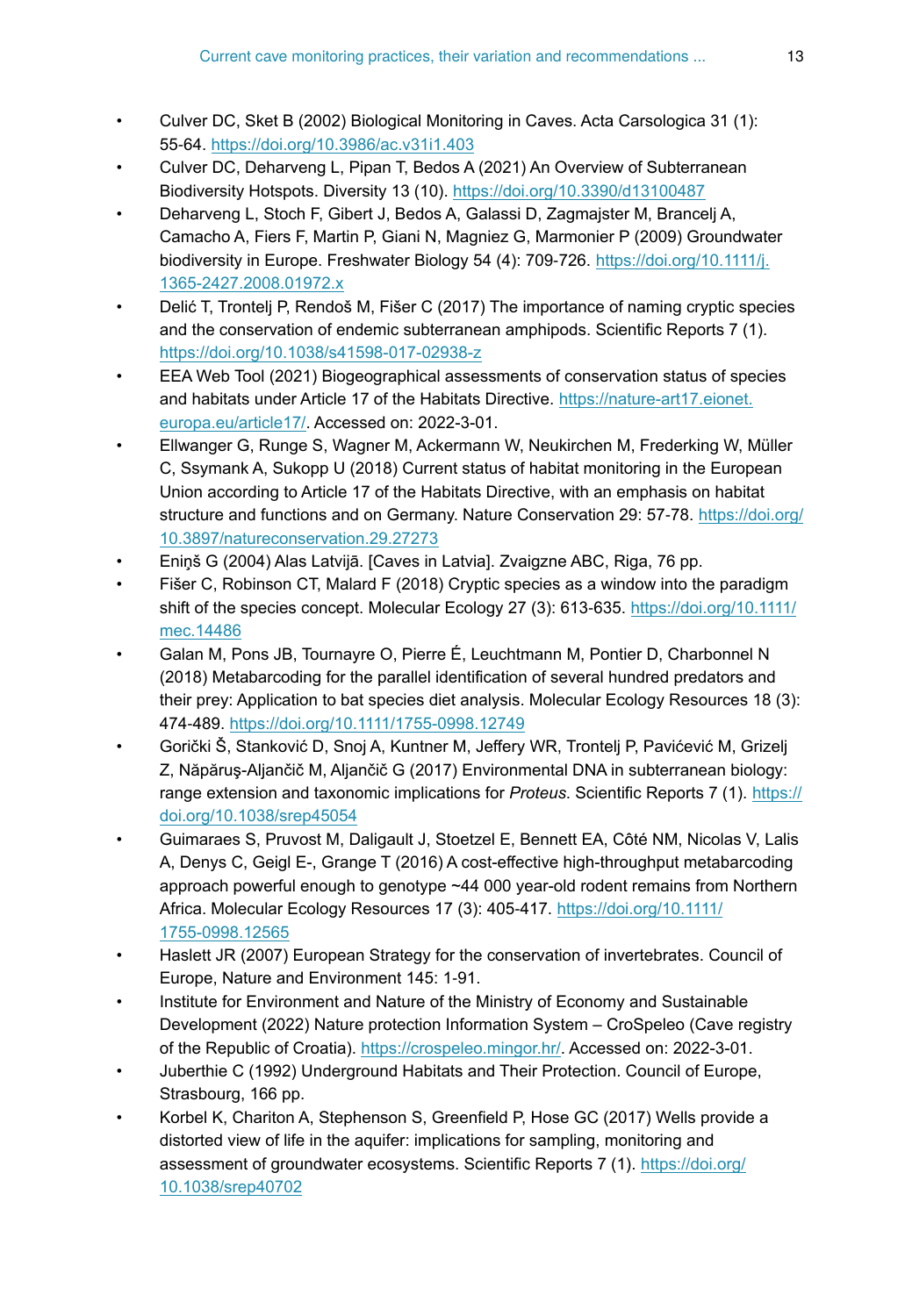- <span id="page-13-1"></span>• Lukić Bilela L, Jelić D (2018) *Caves and other Subterranean Habitats*. In: Brūmelis G, Troumbis A (Eds) Chapter 3: Status, trends and future dynamics of biodiversity and ecosystems underpinning nature's contributions to people; Chapters of the regional assessment report on biodiversity and ecosystem services for Europe and Central Asia of the Intergovernmental Science-Policy Platform on Biodiversity and Ecosystem Services. 320-326 pp. URL: <https://www.ipbes.net/assessment-reports/eca>
- <span id="page-13-2"></span>• Lukić-Bilela L, Ozimec R, Miculinić K, Basara D (2013) A comprehensive valorisation of Megara cave with a view to preservation and protection. *Natura Montenegrina* 12 (3): 1‑1.
- <span id="page-13-7"></span>• Malard F, Grison P, Eme D, Fiser C, Flot J-, Konecny-Dupré L, Lefébure T, Stoch F, Zagmajster M, Douady C (2018) Integrating multiple species criteria and species hypotheses in subterranean biology. ARPHA Conference Abstracts 1 [https://doi.org/](https://doi.org/10.3897/aca.1.e30399) [10.3897/aca.1.e30399](https://doi.org/10.3897/aca.1.e30399)
- <span id="page-13-0"></span>Mammola S (2018) Finding answers in the dark: caves as models in ecology fifty years after Poulson and White. Ecography 42 (7): 1331-1351. [https://doi.org/10.1111/ecog.](https://doi.org/10.1111/ecog.03905) [03905](https://doi.org/10.1111/ecog.03905)
- <span id="page-13-9"></span>• Miettinen H, Kietäväinen R, Sohlberg E, Numminen M, Ahonen L, Itävaara M (2015) Microbiome composition and geochemical characteristics of deep subsurface highpressure environment, Pyhäsalmi mine Finland. Frontiers in Microbiology 6 [https://](https://doi.org/10.3389/fmicb.2015.01203) [doi.org/10.3389/fmicb.2015.01203](https://doi.org/10.3389/fmicb.2015.01203)
- <span id="page-13-6"></span>• Moldovan OT, Iepure S, Brad T, Kenesz M, Mirea IC, Năstase-Bucur R (2020) Database of Romanian cave invertebrates with a Red List of cave species and a list of hotspot/ coldspot caves. Biodiversity Data Journal 8 <https://doi.org/10.3897/bdj.8.e53571>
- <span id="page-13-10"></span>• Nawaz A, Purahong W, Lehmann R, Herrmann M, Totsche KU, Küsel K, Wubet T, Buscot F (2018) First insights into the living groundwater mycobiome of the terrestrial biogeosphere. Water Research 145: 50-61. [https://doi.org/10.1016/j.watres.](https://doi.org/10.1016/j.watres.2018.07.067) [2018.07.067](https://doi.org/10.1016/j.watres.2018.07.067)
- <span id="page-13-8"></span>• Niemiller ML, Porter ML, Keany J, Gilbert H, Fong DW, Culver DC, Hobson CS, Kendall KD, Davis MA, Taylor SJ (2017) Evaluation of eDNA for groundwater invertebrate detection and monitoring: a case study with endangered *Stygobromus* (Amphipoda: Crangonyctidae). Conservation Genetics Resources 10 (2): 247-257. [https://doi.org/](https://doi.org/10.1007/s12686-017-0785-2) [10.1007/s12686-017-0785-2](https://doi.org/10.1007/s12686-017-0785-2)
- <span id="page-13-3"></span>• Ozimec R, Lucic I (2009) The Vjetrenica cave (Bosnia & Herzegovina) – one of the world's most prominent biodiversity hotspots for cave-dwelling fauna. Subterranean Biology 7: 17‑24.
- <span id="page-13-4"></span>• Ozimec R, et al. (2021) Vjetrenica – Centar špiljske bioraznolikosti Dinarida. [Vjetrenica – Cave Biodiversity Hotspot of the Dinarides]. JP Vjetrenica – ADIPA, 356 pp. [ISBN 9789926856403]
- <span id="page-13-5"></span>• Paragamian K, Poulinakis M, Paragkamian S, Nikoloudakis I (2018) Cave fauna of Greece database - Hellenic Institute of Speleological Research. [https://](https://database.inspee.gr/) [database.inspee.gr/.](https://database.inspee.gr/) Accessed on: 2022-3-01.
- <span id="page-13-11"></span>• Pfendler S, Karimi B, Maron P-, Ciadamidaro L, Valot B, Bousta F, Alaoui-Sosse L, Alaoui-Sosse B, Aleya L (2018) Biofilm biodiversity in French and Swiss show caves using the metabarcoding approach: First data. Science of The Total Environment 615: 1207‑1217.<https://doi.org/10.1016/j.scitotenv.2017.10.054>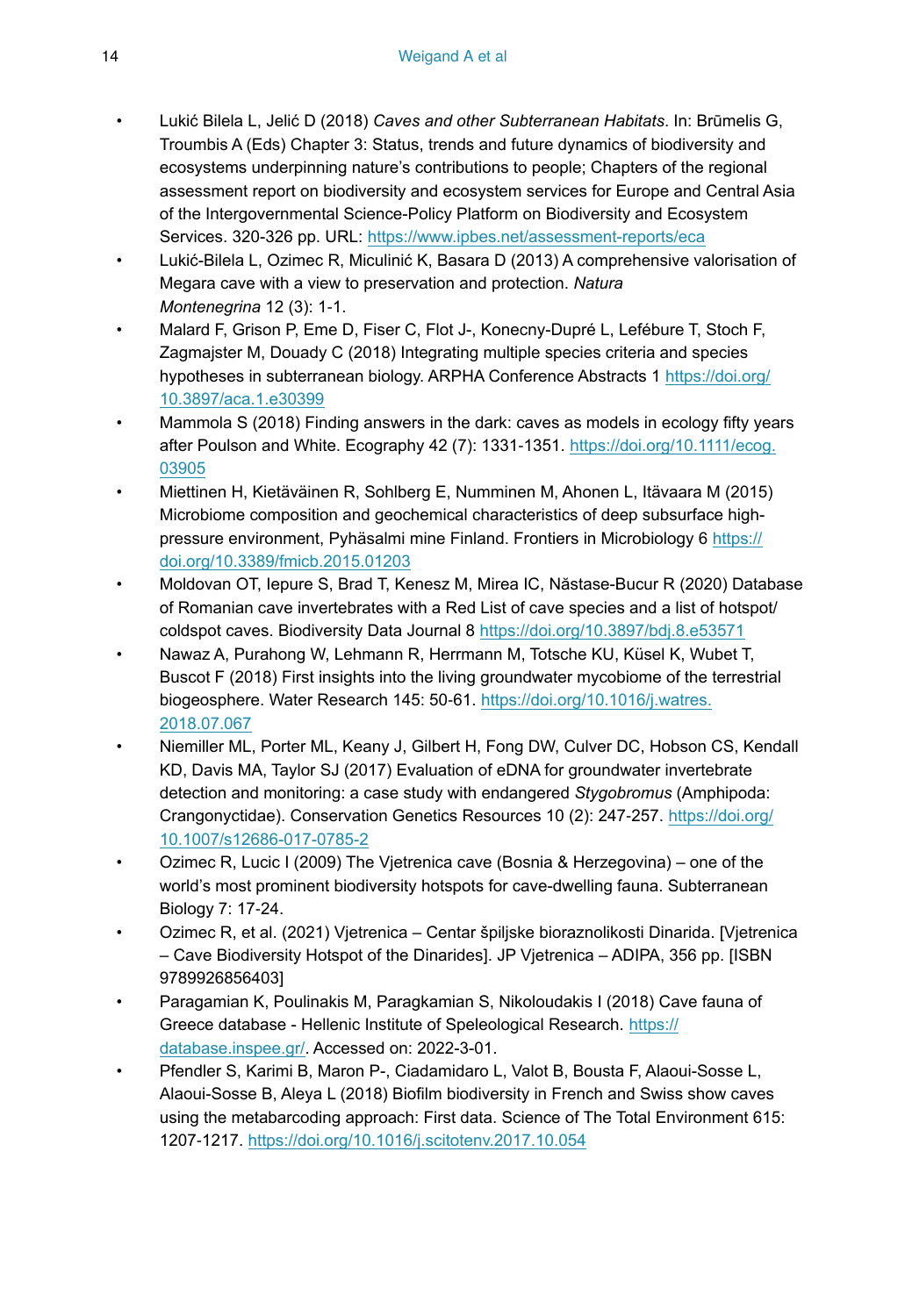- <span id="page-14-1"></span>• Prelovšek M, Zupan Hajna N (2011) Pressures and protection of the underground karst –cases from Slovenia and Croatia. Karst Research Institute ZRC SAZU, Postojna. [ISBN 9789612542856]
- <span id="page-14-9"></span>• Premate E, Zagmajster M, Fiser C (2021) Inferring predator-prey interaction in the subterranean environment: a case study from Dinaric caves. Scientific reports 11 (1): 1‑9. <https://doi.org/10.1038/s41598-021-01249-8>
- <span id="page-14-8"></span>• Saccò M, Blyth A, Bateman PW, Hua Q, Mazumder D, White N, Humphreys WF, Laini A, Griebler C, Grice K (2019) New light in the dark - a proposed multidisciplinary framework for studying functional ecology of groundwater fauna. Science of The Total Environment 662: 963‑977. <https://doi.org/10.1016/j.scitotenv.2019.01.296>
- <span id="page-14-11"></span>• Saccò M, Guzik MT, van der Heyde M, Nevill P, Cooper SJ, Austin AD, Coates PJ, Allentoft ME, White NE (2022) eDNA in subterranean ecosystems: Applications, technical aspects, and future prospects. Science of The Total Environment 820 [https://](https://doi.org/10.1016/j.scitotenv.2022.153223) [doi.org/10.1016/j.scitotenv.2022.153223](https://doi.org/10.1016/j.scitotenv.2022.153223)
- <span id="page-14-2"></span>• Simičević V (2017) Poachers threaten Balkans' underground biodiversity. Science 358 (6367): 1116‑1117. <https://doi.org/10.1126/science.358.6367.1116>
- <span id="page-14-5"></span>• Sket B (2004) The cave hygropetric - a little known habitat and its inhabitants. Archiv für Hydrobiologie 160 (3): 413‑425.<https://doi.org/10.1127/0003-9136/2004/0160-0413>
- <span id="page-14-3"></span>• Sket B (2012) *Diversity patterns in Dinaric karst*. In: White WB, Culver D (Eds) Encyclopedia of Caves. 2. Academic Press, 228-238 pp. [https://doi.org/10.1016/](https://doi.org/10.1016/B978-0-12-383832-2.00031-1) [B978-0-12-383832-2.00031-1](https://doi.org/10.1016/B978-0-12-383832-2.00031-1)
- <span id="page-14-12"></span>• Sohlberg E, Bomberg M, Miettinen H, Nyyssönen M, Salavirta H, Vikman M, Itävaara M (2015) Revealing the unexplored fungal communities in deep groundwater of crystalline bedrock fracture zones in Olkiluoto, Finland. Frontiers in Microbiology 6 [https://doi.org/](https://doi.org/10.3389/fmicb.2015.00573) [10.3389/fmicb.2015.00573](https://doi.org/10.3389/fmicb.2015.00573)
- <span id="page-14-0"></span>• Ssymank A, et al. (in press) Das europäische Schutzgebietssystem Natura 2000. BfN-Handbuch zur Umsetzung der Fauna-Flora-Habitat-Richtlinie (92/43/EWG) und der Vogelschutzrichtlinie (2009/147/EG). Band 2.2: Lebensraumtypen der Meere und Küsten, der Binnengewässer sowie der Heiden und Gebüsche. - 2. A. Naturschutz und Biologische Vielfalt 172.
- <span id="page-14-6"></span>SubBioLab (2022) SubBIOCODE database. [https://db.subbiocode.net/.](https://db.subbiocode.net/) Accessed on: 2022-3-01.
- <span id="page-14-10"></span>• Trontelj P, Douady CJ, Fiser C, Gibert J, Goricki Š, Lefébure T, Sket B, Zaksek V (2009) A molecular test for cryptic diversity in ground water: how large are the ranges of macro-stygobionts? Freshwater Biology 54 (4): 727-744. [https://doi.org/10.1111/j.](https://doi.org/10.1111/j.1365-2427.2007.01877.x) [1365-2427.2007.01877.x](https://doi.org/10.1111/j.1365-2427.2007.01877.x)
- <span id="page-14-7"></span>• Vogel B, Zaenker S, Zaenker C, Ipsen A, Wolf A, Knolle F (2017a) Smart Monitoring of Cave Habitats - the VdHK Smartphone App. In: Moore K, White S (Eds) Proceedings of the 17th International Congress of Speleology, 1. 17th International Congress of Speleology, Sydney, 22.-28.07.2017. Australian Speleological Federation Inc, Sydney [ISBN 978-0-9808060-5-2-07-6].
- <span id="page-14-4"></span>• Vogel B, Zaenker S, Zaenker C, Ipsen A, Wolf A, Knolle F (2017b) Cave Animal Of The Year – From National To International? In: Moore K, White S (Eds) Proceedings of the 17th International Congress of Speleology, 1. 17th International Congress of Speleology, Sydney, 22.-28.07.2017. Australian Speleological Federation Inc, Sydney [ISBN 978-0-9808060-5-2-07-6].